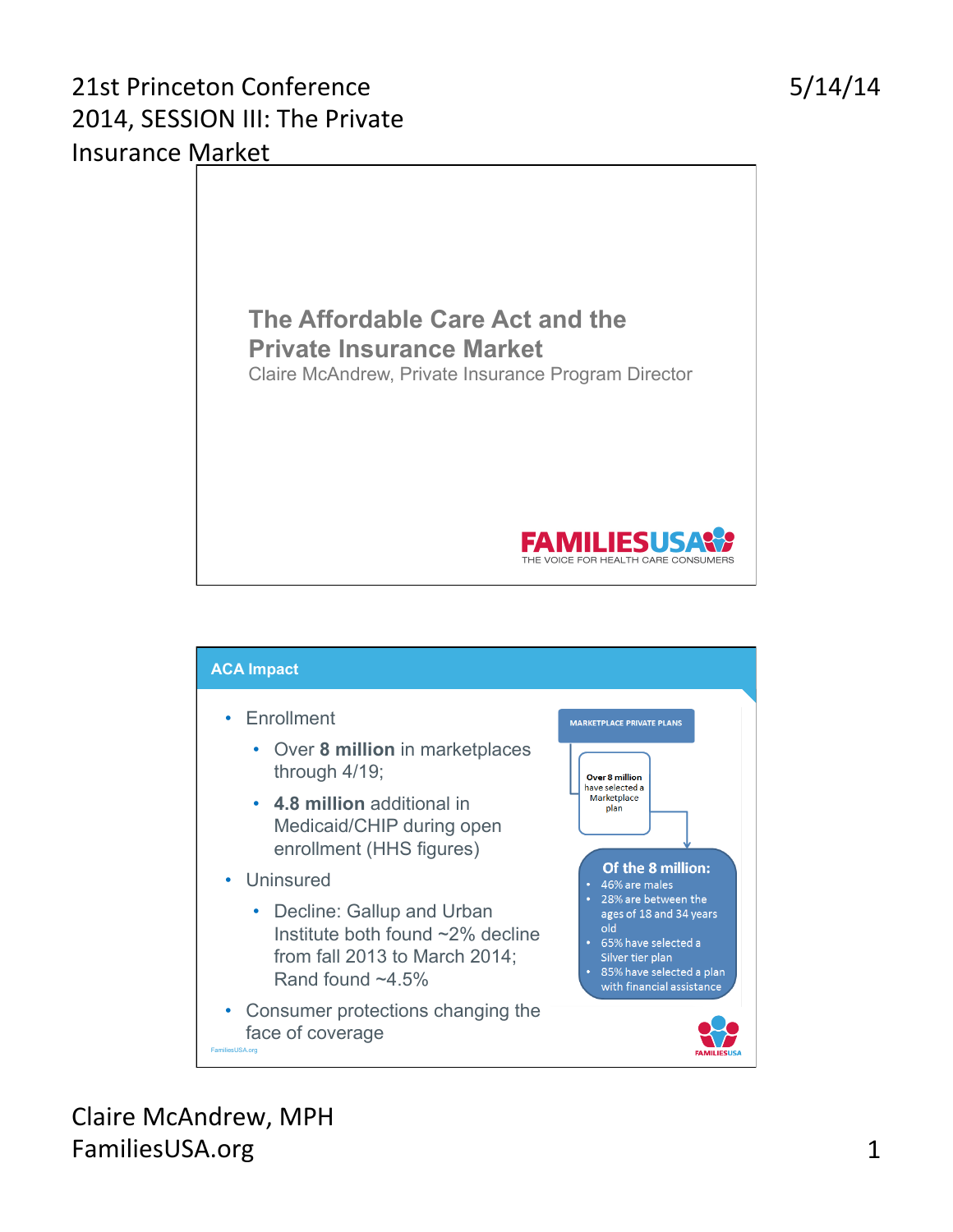#### 21st Princeton Conference 2014, SESSION III: The Private Insurance Market





Claire McAndrew, MPH FamiliesUSA.org 2

# 5/14/14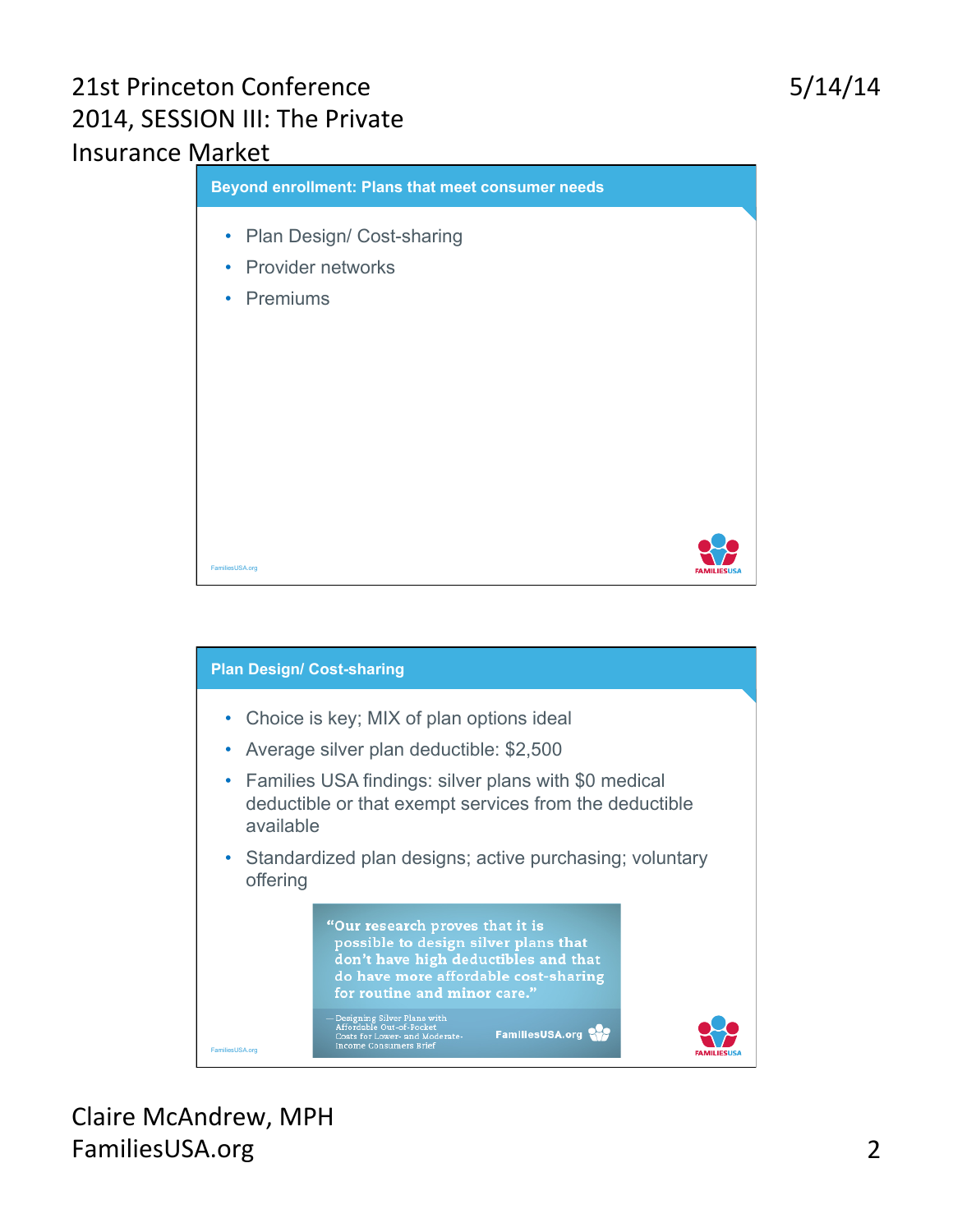### 21st Princeton Conference 2014, SESSION III: The Private Insurance Market





Claire McAndrew, MPH FamiliesUSA.org 3

5/14/14